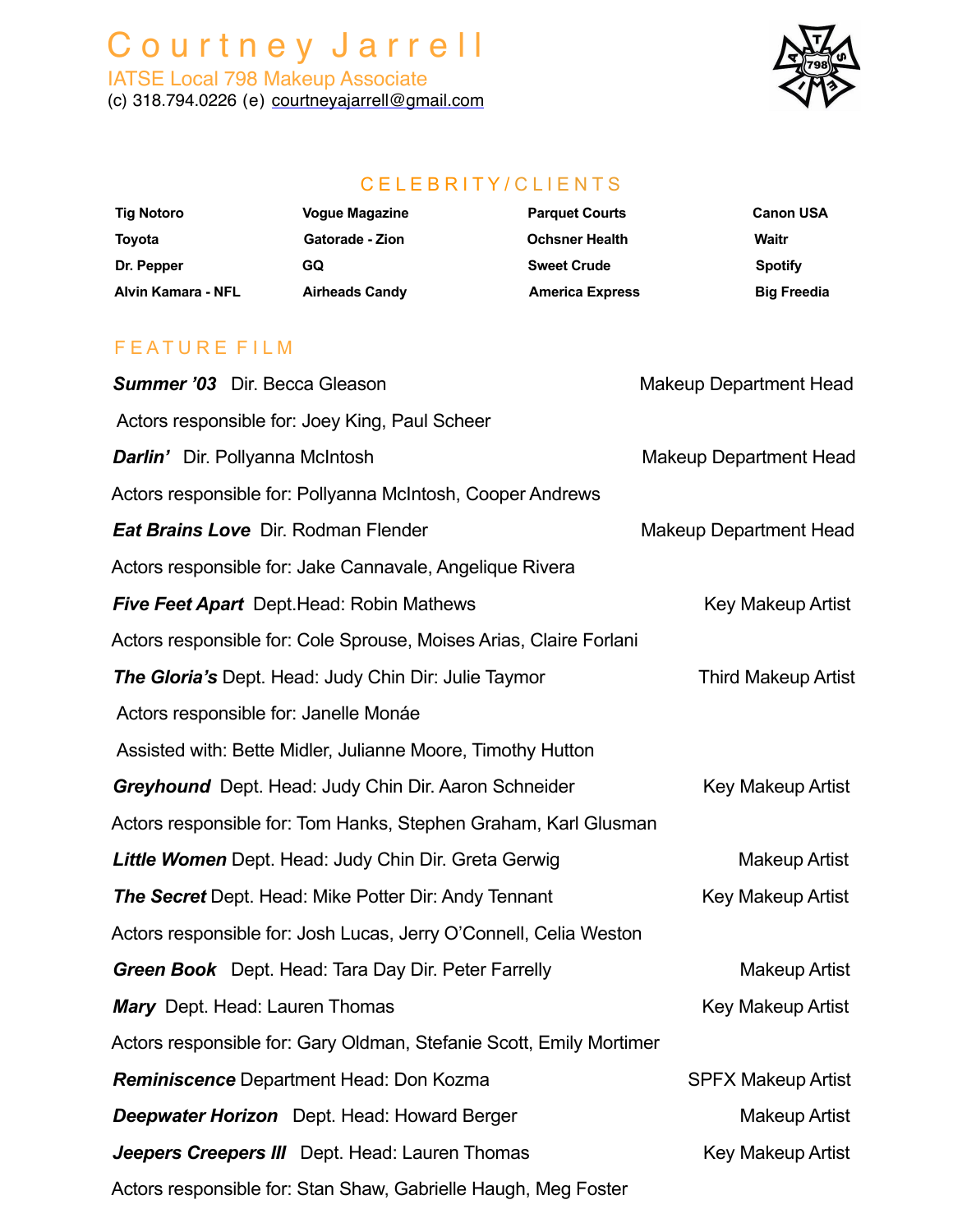## Courtney Jarrell

IATSE Local 798 Makeup Associate (c) 318.794.0226 (e) [courtneyajarrell@gmail.com](mailto:courtneyajarrell@gmail.com)

| <b>All Styles</b> Dept. Head: Phoenix Rose Barham                        | Key Makeup Artist        |
|--------------------------------------------------------------------------|--------------------------|
| Actors responsible for: Fik-Shun Stegall, Tetona Jackson, Heather Morris |                          |
| <b>Created Equal</b> Dept. Head: Natalie Johnson                         | <b>Makeup Artist</b>     |
| <b>The Free State of Jones Dept. Head: Nikoletta Skarlatos</b>           | <b>Makeup Artist</b>     |
| <b>Beautifully Broken</b> Dept. Head: Erica Dunn                         | <b>Key Makeup Artist</b> |
| Dead 7 - SYFY Network Dept. Head: M. Marinoff                            | <b>Key Makeup Artist</b> |
| Actors responsible for: Nick Carter, Joey Fatone, AJ McLean              |                          |

### COMMERCIAL/ADVERTISING/PRINT

| VOGUE Magazine - September '19 ISSUE - Makeup Artist: Susie Sobel           | <b>Makeup Assist</b>          |
|-----------------------------------------------------------------------------|-------------------------------|
| <b>PRADA F/W '17 Advertising Campaign Dept. Head Anthony Turner</b>         | <b>Hair Stylist Assistant</b> |
| <b>Feud</b> (Promos) - FX Network Dept. Head: Kerry Herta                   | Makeup Assist                 |
| <b>Toyota</b> "Voodoo/La Flaca" Talent: Lily Martínez                       | Key Makeup Artist             |
| <b>American Horror Story: Roanoke</b> (Promos) - Dept. Head: Kerry Herta    | Makeup Assist                 |
| <b>Taboo</b> (Promos) - FX Network Dept. Head: Kerry Herta                  | Makeup Assist                 |
| <b>Cabela's "Spring Great Outdoor Day" Dept. Head: E. Dunn</b>              | Makeup Artist                 |
| <b>Baskets</b> (Promos) - FX Network Dept. Head: Kerry Herta                | Makeup/Hair Swing             |
| <b>American Horror Story: Hotel</b> (Promos) - Dept. Head: Kerry Herta      | Makeup Assist                 |
| <b>American Express</b> - "100 Years of Travel" Dir. Tyler Manson           | Makeup Artist                 |
| Just Dance 2015 - Ubisoft Dept. Head: Joanna Klein                          | <b>Makeup Assist</b>          |
| <b>American Horror Story: Freak Show</b> (Promos) - Dept. Head: Kerry Herta | Makeup PA                     |
| American Horror Story: Coven (Promos) - Dept. Head: Kerry Herta             | Makeup Intern                 |

### TELEVISION

| <b>Blood Relative - Dept. Head: Robin Mathews</b>              | <b>Key Makeup Artist</b> |
|----------------------------------------------------------------|--------------------------|
| Looking for Alaska - HULU Dept. Head: K. Farris                | <b>Makeup Artist</b>     |
| Tell Me Your Secrets - TNT Network Dept. Head: Courtney Lether | <b>Makeup Artist</b>     |
| <b>The First - HULU</b> Dept. Head: Stacy Kelly                | Makeup Artist            |
| <b>Claws</b> - TNT Network - "Pilot" Dept. Head: Lynn Barber   | Makeup Artist            |